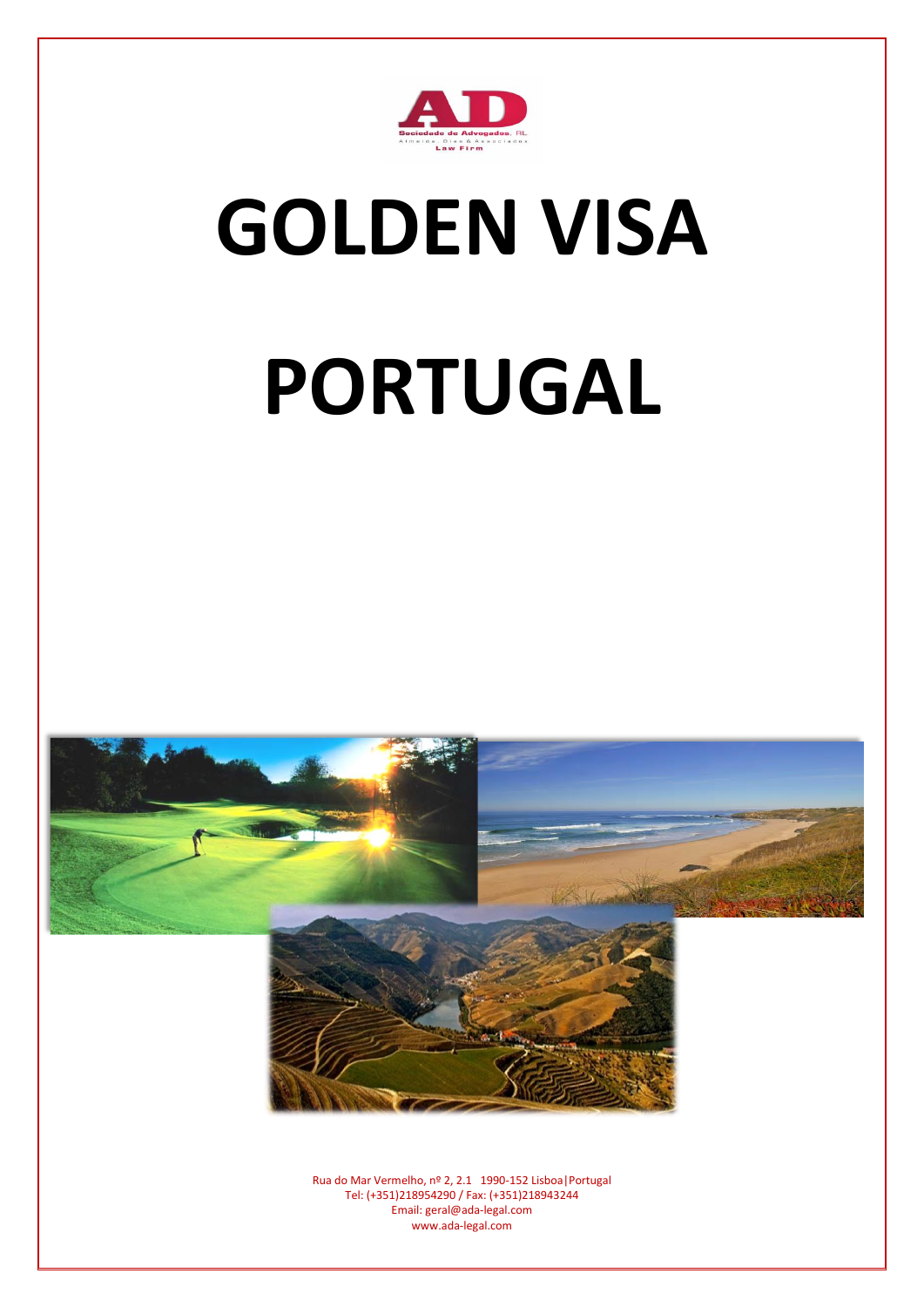

### **ABOUT PORTUGAL**

Located on the south-eastern edge of Europe, Portugal is one of the most ancient nations on the continent. With almost nine centuries of well defined geographical borders, a democratic parliamentary regime with political stability prevails in Portugal.

Portugal is a member of the European Union and forms part of the European Monetary System, using the European single currency. It is also the 46th most competitive economy, out of a total of 138 countries according to the 2016-2017 Global Competitiveness Index, produced by the World Economic Forum.

Despite its diminutive size, the country is blessed with a variety of landscapes, from verdant mountains and golden plains to beautiful river valleys and miles of sun-drenched beaches. Spanning 92,000 sq km, it is considered one of the countries with the most amenable climate in the world, boasting an average of 276 days of sunshine per year.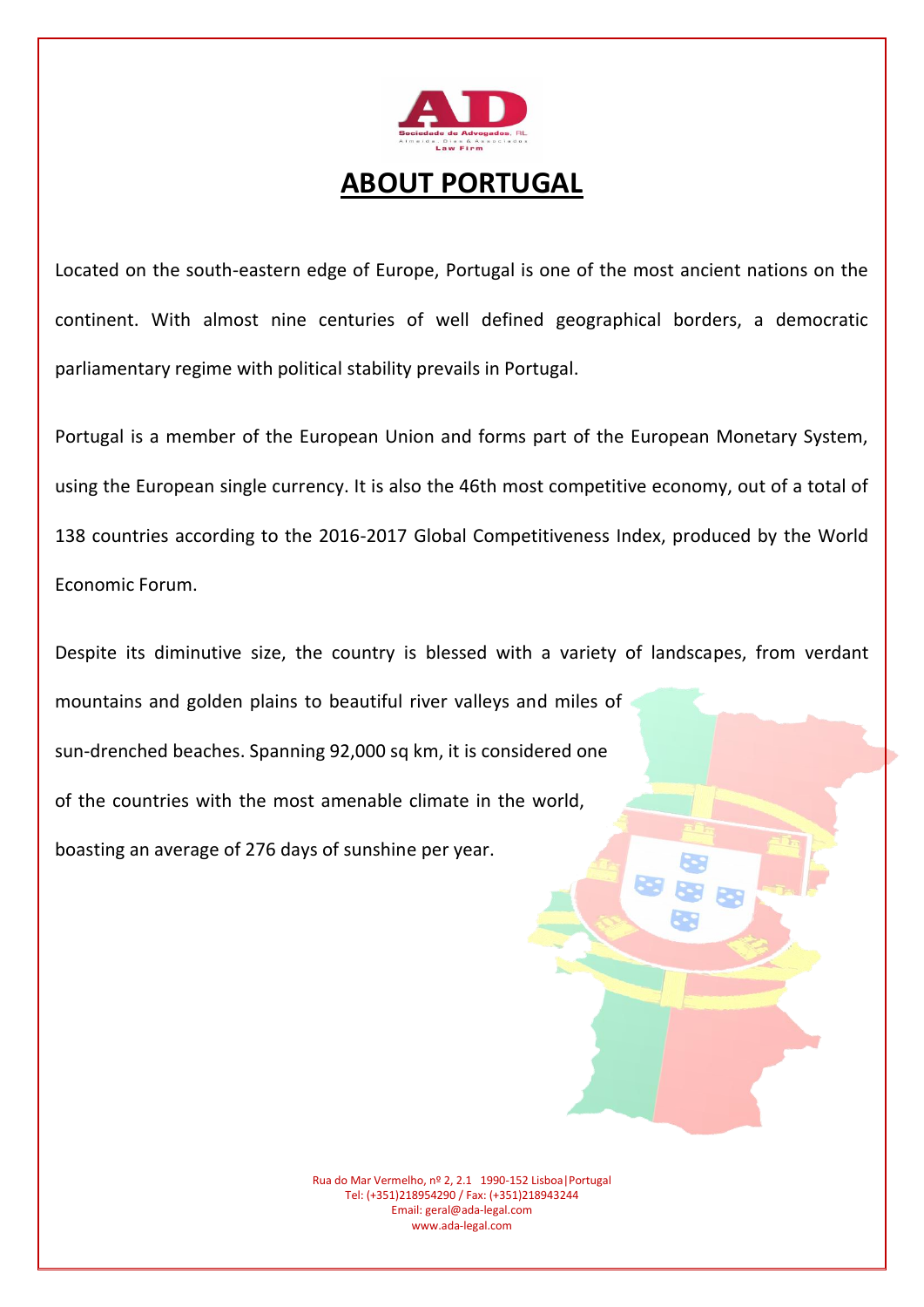

#### **DIFFERENTIATING FACTORS**

Portugal has been noted for the quality of life enjoyed by its inhabitants. Safety, Development, Health and Education, and by its unique geography (climate, as well as cultural, natural and urban diversity), are the main factors that make Portugal a unique paradise in Europe.

#### **BETTER QUALITY OF LIFE**

**P**ortugal features on the rankings of **best quality of life**. The *InterNations Survey* placed the country in **14th** position in its global quality of life index in 2016, standing out in the categories of safety, wellbeing, personal happiness and, once again, health. Lisbon is included in the *BBC Travel* Top 5 cities in the world where one can live better for less money.

#### **WEATHER AND CLIMATE**

**P**ortugal`s southerly latitude accounts for its Mediterranean climate. Summer months bring perfect beach days and **many hours of sunshine**, with temperatures averaging 28ºC and often going well up into the middle 30s. **Winters are mild** by northern European standards, with temperatures averaging 10ºC in Porto, 12ºC in Lisbon. Algarve winters are especially mild, with average temperatures of 15ºC. Spring and autumn months bring lovely mild weather which is perfect for sightseeing and travelling around the interior to witness the blossoming countryside in spring and the grape harvests in autumn. Intermittent showers that may occur are usually of short duration.

#### **SAFETY**

**P**ortugal was named the "world's fifth most peaceful country", according to Global Peace Index (GPI) in 2016.

#### **HEALTH**

**P**ortugal is in **12th** place in the World *Health Organisation*'s ranking, ahead of countries like the United Kingdom and Germany. Indeed, Portugal boasts several quality infrastructures, both public and private, and the National Healthcare System is available to all citizens.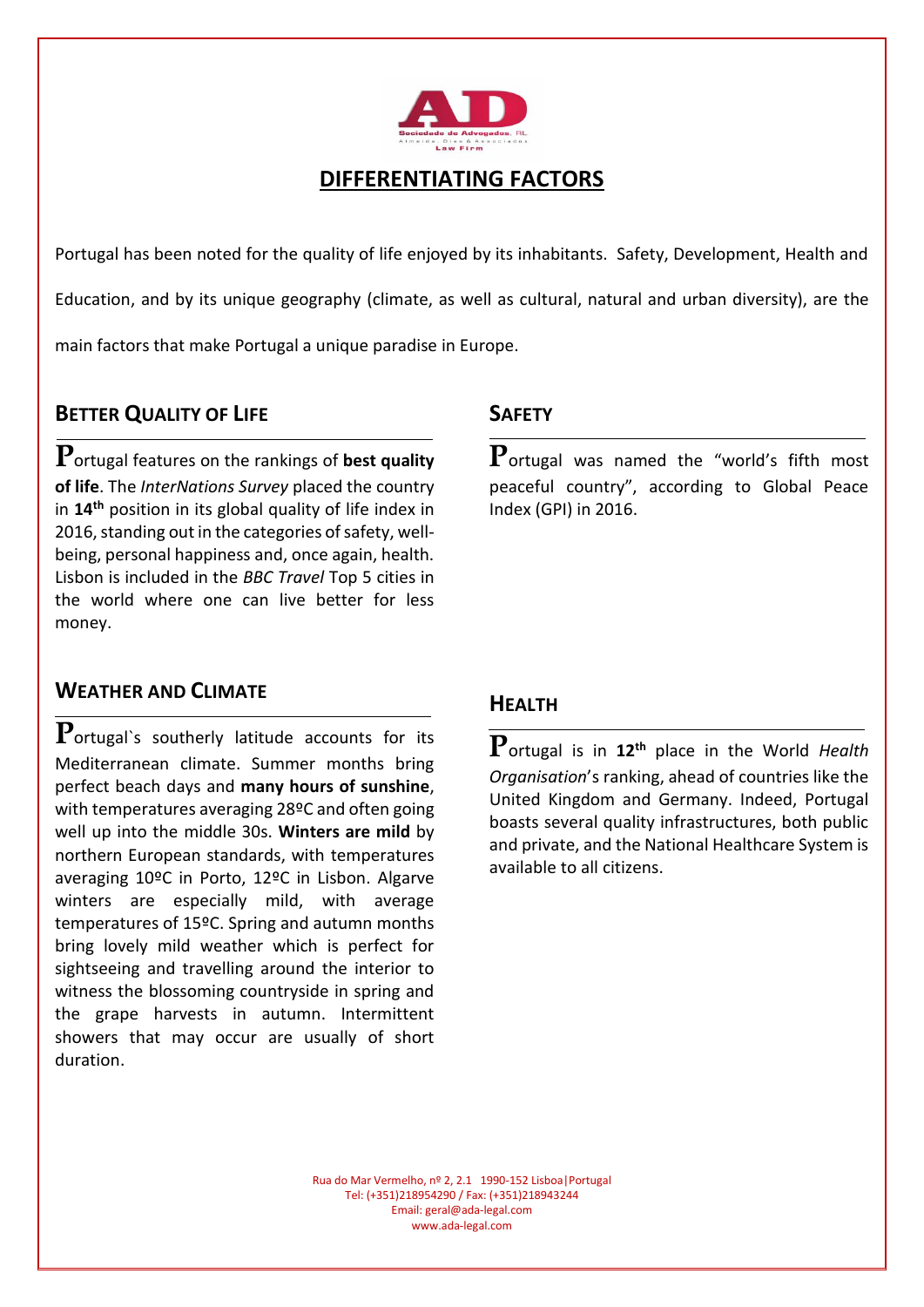

#### **EDUCATION**

**P**ortugal also stands out due to the quality of its Education. There are **many quality public and private schools** in the country. There are also several well reputed **international schools** in Portugal. Regarding Higher Education, numerous Portuguese **universities** are featured on **international rankings**. The Business Schools of **Universidade Católica and Universidade Nova** in Lisbon, are well classified in the *Financial Times* main international rankings. Lisbon University and Oporto University also stand out, and feature on the Top 500 of the Shanghai Academic *Ranking of World Universities*, as well as the Top 200 in Engineering.

#### **THE PORTUGUESE**

**T**he Portuguese are **gracious and friendly**, welcoming all visitors regardless of where they come from. And, in fact, visitors do come here from all over the world, as the country is located on the western coast of Europe and, as such, is a **point of entrance into the Schengen area**. A large part of the population speaks foreign languages, in particular, English.

#### **GLOBAL POSITION**

**P**ortugal is a member of several global and **European communities and treaties**, and is also one of the most globalised and peaceful nations in the world. It is part of the United Nations (UN), the European Union (included in the Eurozone and Schengen area), the North Atlantic Treaty Organisation (NATO), the Organisation for Economic Cooperation and Development (OECD) and the Community of Portuguese Speaking Countries (CPLP). The CPLP includes a total population of 273 million, 3.7% of the world population, making Portuguese the 5th most spoken language in the world (by natives).

#### **COST OF LIVING**

**T**he low cost of living in Portugal has attracted foreigners from all over the world.

#### **PROPERTY MARKET**

**T**he **property market** in Portugal is **highly developed and stable**. It has a high relative quality of supply in all sectors, on a par with the larger core European markets, dynamic demand and a considerable presence of foreign occupiers. The market is highly transparent, with various international consultants providing information on all commercial property sectors.

#### **BETTER TALENT**

**P**ortugal has a strong, flexible, committed and productive workforce with a high level of education in business-oriented areas.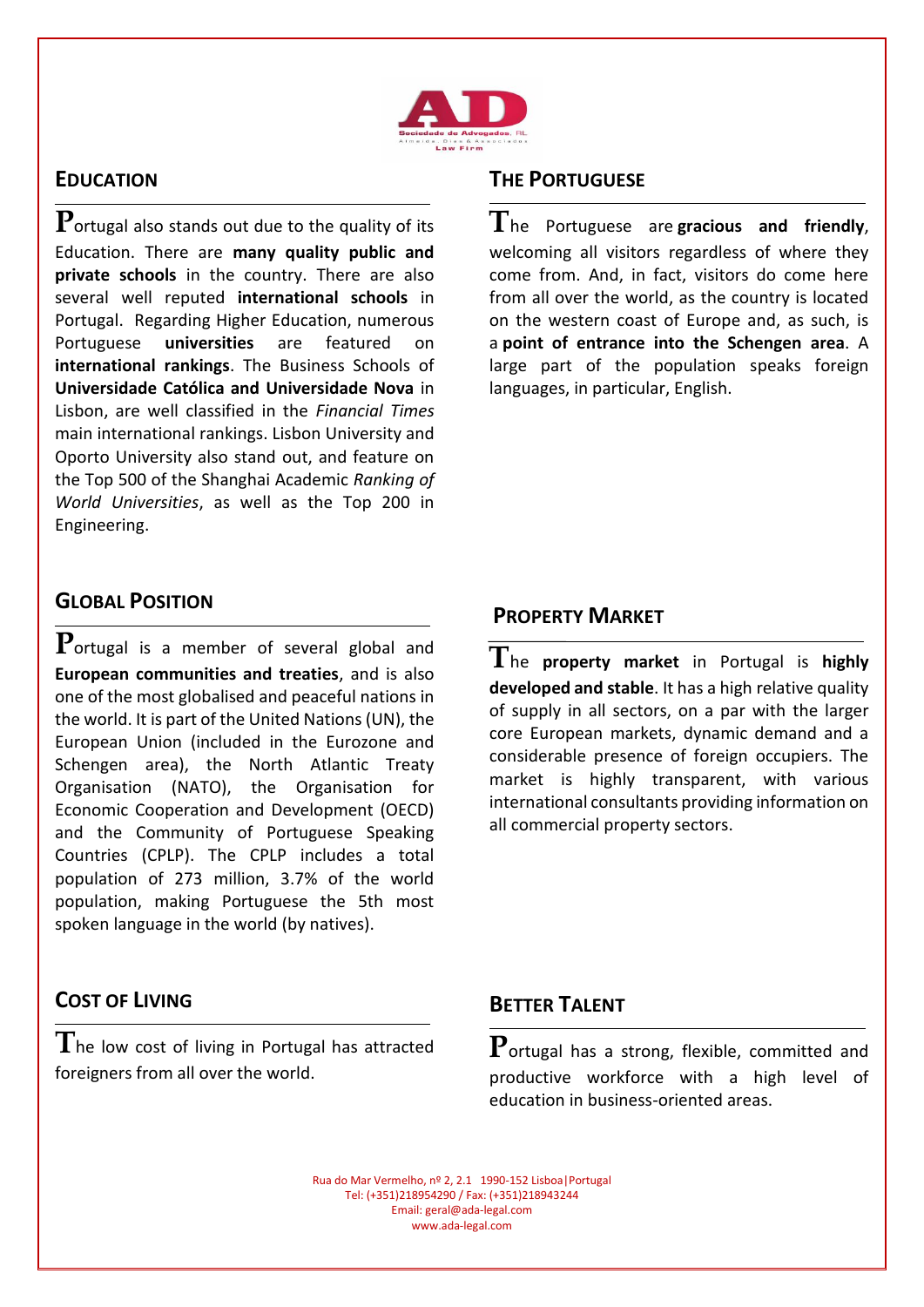

#### **BETTER INFRASTRUCTURES**

**P**ortugal is the **15th** country in the world with better infrastructures. Portugal has a **modern road network**. The OECD placed the country in **4 th** position. Here you can find **international airports** all over the country - Lisbon, Faro and Porto have regular connections to major cities in the world. The **port** of Sines was the world's fastest growing container port recently (+68%). Finally, Portugal is the **25th** country in the world with better quality of railroad infrastructure.

#### **INTERNATIONAL AGREEMENTS**

**P**ortugal has signed agreements for the **Reciprocal Protection and Promotion of Investments,** ensuring more favourable treatment of investors and a guarantee of complete security and protection of investments already made. Portugal has also signed **Conventions to Avoid International Double Taxation** (CDT), allowing the income of a foreign national from a country with which Portugal has such a convention to benefit from lower withholding rates or total tax exemption.